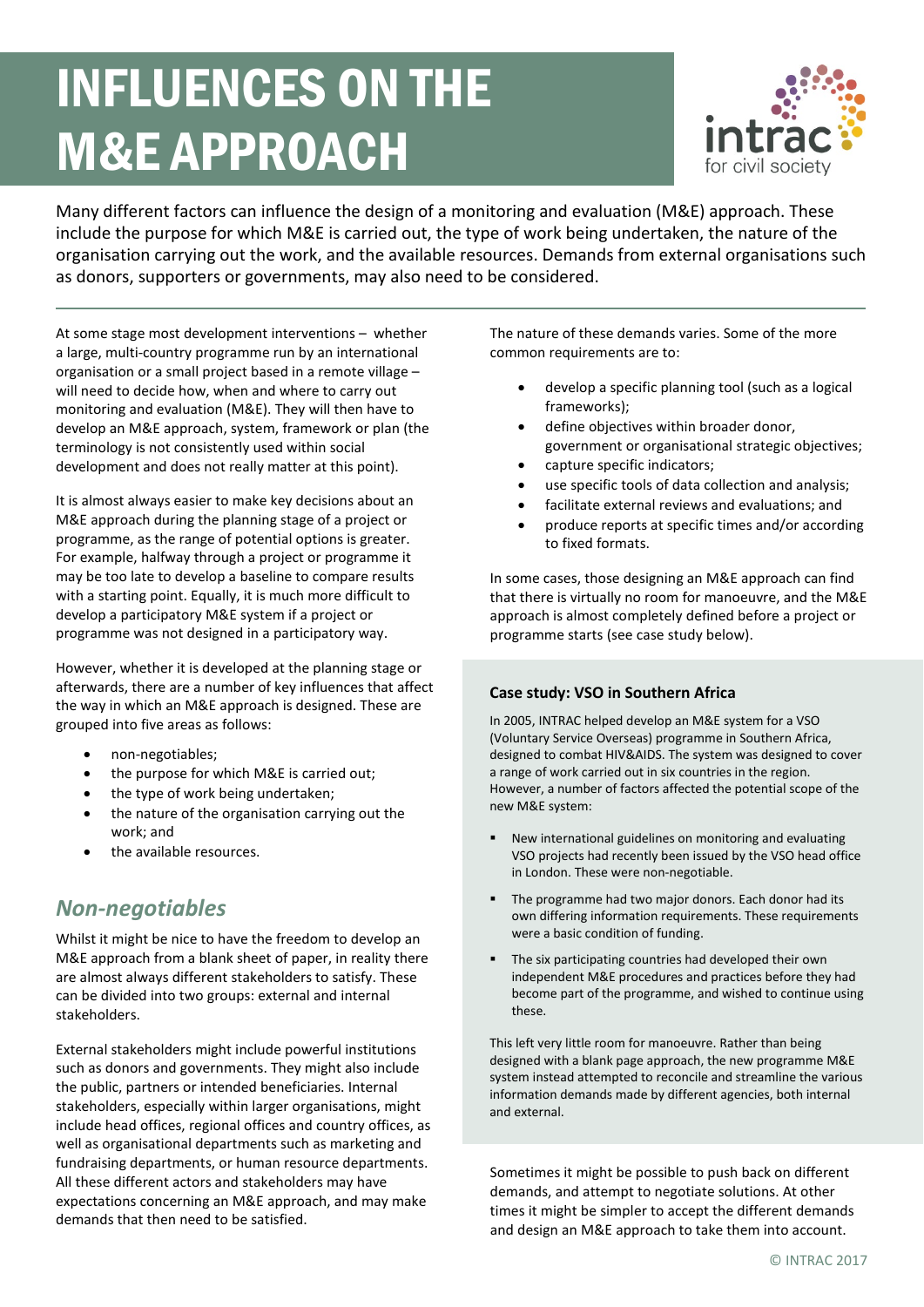Either way, demands from different external and internal stakeholders are likely to have a significant effect on how M&E is conducted during a project or programme.

#### *The purpose for which M&E is carried out*

Another key influence is the purpose for which M&E is intended. An M&E approach designed to enable basic project or programme management will not be the same as one primarily designed to show accountability to governments or donors. Equally, an M&E approach designed to learn and improve will not be the same as one intended to support marketing or fundraising.

Smaller organisations are more likely to develop M&E approaches that are aimed at one particular purpose, whilst larger ones may develop M&E approaches that serve multiple purposes. But in either case it is always important to ensure that organisations are clear about how they and others intend to use M&E information.

The purpose for which M&E is carried out always influences a range of decisions. These include how plans are developed, who develops objectives and indicators and how, the type of tools used to collect and analyse information, the extent of learning and sharing of M&E findings, and even how much money and time is spent on M&E.

#### *The type of the work undertaken*

Many decisions on how an M&E approach is designed depend on the exact nature of the development intervention. At the most basic level, more time and resources will need to be spent on M&E if a project or programme is working in a new or innovative area where the learning of lessons may be considered more important than the actual benefits for a small population. In such cases a great deal of effort may be put into M&E. By contrast, a simple project designed to distribute mosquito nets may not need or want to invest nearly as much in M&E.

For some types of work there may be industry standard M&E approaches. For example, in the health sector there are many industry-standard indicators. In some sectors of work there are also common methodologies for data collection and analysis. These include Household Economic Analysis for livelihoods projects, and Knowledge, Attitude and Practice (KAP) surveys for work in the field of HIV&AIDS.

The strategies used to promote change also have a very significant influence on the M&E approach. The type of M&E methods used to assess basic service delivery projects are very different from those designed to assess capacity building, policy influencing or community mobilisation work. Each type of strategy tends to include its own particular indicators, tools, methodologies and approaches, and these are often radically different from one another.

#### *The nature of the organisation*

Clearly, the needs of a large, international NGO working across multiple sectors and countries are very different from the needs of a small organisation working in a single village, where there may in fact be no need for a formal M&E system at all. In general, the larger and more hierarchical the organisation, the more need for formalised planning and M&E approaches that assist internal communications as well as learning and accountability.

Another important factor is the ethos of an organisation, which is heavily influenced by its leadership. For example, an organisation that sees itself as rights-based is much more likely to invest time and effort in participatory planning and M&E as a matter of principle. Culture is also a key determinant. Some organisations are very open to selfquestioning – constantly wanting to ask themselves whether they are doing the right thing, whether they are making a difference, and what else might they be doing to bring about change. Such organisations are perhaps more likely to devote time and resources to M&E and learning than an organisation that sees itself primarily as an agency contracted to deliver services dictated by donors or governments.

#### *The available resources*

Finally, there is the issues of resources. These include the capacity of staff to design or carry out M&E tasks, the number of staff available, the time they have to devote to M&E, and the amount of money that can be spent on M&E. The level of resources available will perhaps have the greatest influence over the design of an M&E approach. For example, a process that must be completed within days and with no extra resources will require a very different M&E approach to one that has a timeframe of many months and a large budget.

The capacity of staff to design and carry out M&E tasks may be a large constraint on the ability of an organisation, project or programme to use complex tools and methodologies. In some cases organisations use outside help, such as M&E consultants, to help set up or maintain M&E systems or approaches; but it is still by and large internal staff who will be the primary stakeholders.

Other factors may be important. For instance, in some cases, internal staff may have the ability and motivation to conduct excellent M&E, but they may have little time available or support from senior management. In addition, the money available to an organisation has to be spread across many different areas, and the requirement to keep overhead costs down often means that less money is spent on M&E than might otherwise be desirable. A question for many organisations, programmes and projects is how much money to spend on M&E, and whether that money would be better spent elsewhere – for example spending less money on assessing the impact of a piece of work and perhaps supporting more people as a result.